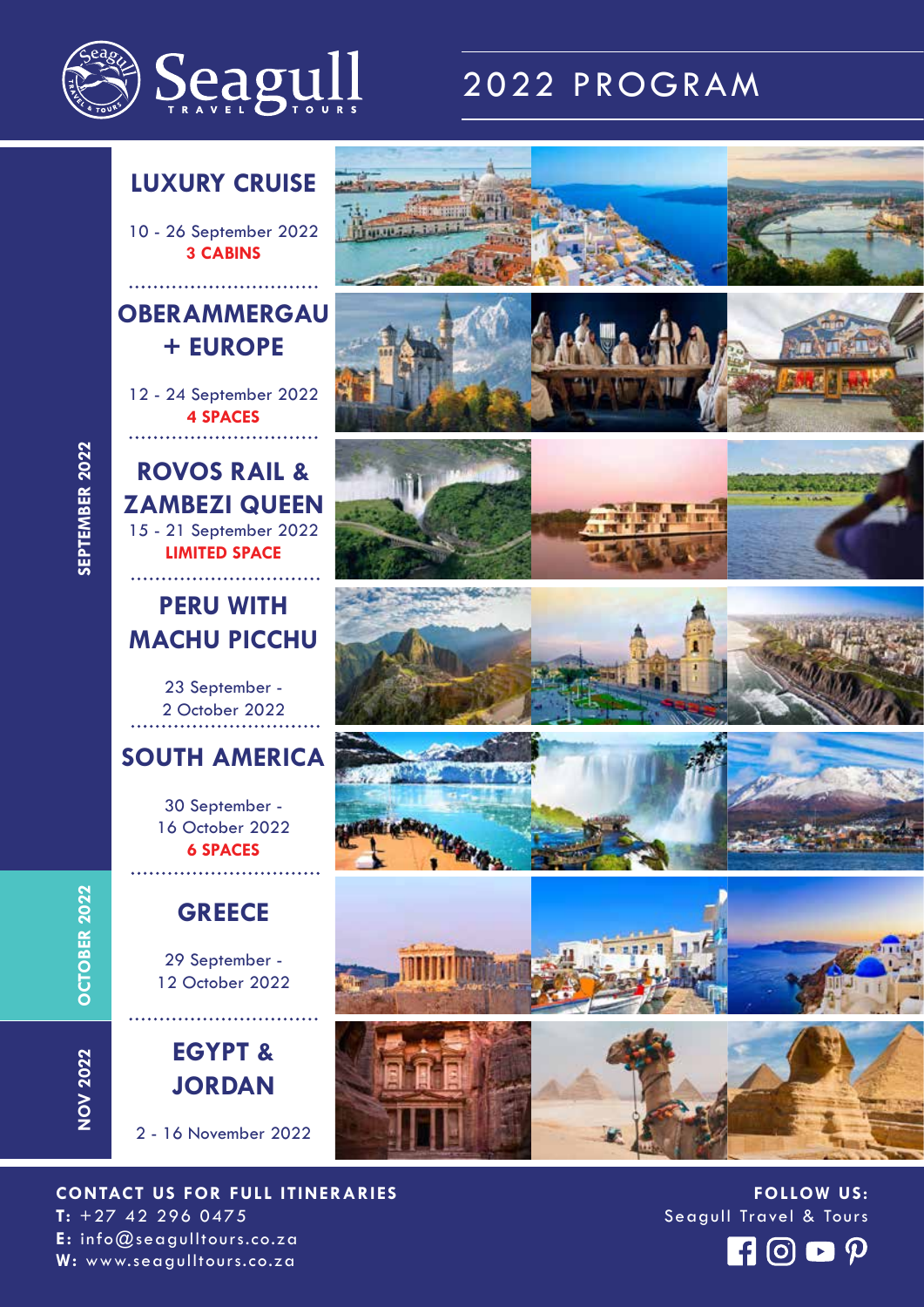

# 2022/23 PROGRAM

#### **MEXICO**

3 - 20 November 2022

#### **MOROCCO**

19 - 29 November 2022

**ISRAEL**

3 - 12 December 2022

**NORTHERN LIGHT**

10 - 19 Februarie 2023

SOLD

17 - 26 Februarie 2023

**NEW TOUR** 

**TANZANIA**

Various tours between

March & May 2023

**TURKEY NEW TESTAMENT**

Mei 2023

**TOUR LEADER: HANNES NOETH** 

**DEC 2022 DEC 2022**

FEBRUARIE 2023 **FEBRUARIE 2023**

**MARCH 2023 MARCH 2023**

**MAY 2023 MAY 2023**

**JUN 2023 JUN 2023**

# **MONGOLIA**

June 2023

















**FOLLOW US:** Seagull Travel & Tours



**CONTACT US FOR FULL ITINERARIES T:** +27 42 296 0475 **E:** info@seagulltours.co.za **W:** www.seagulltours.co.za